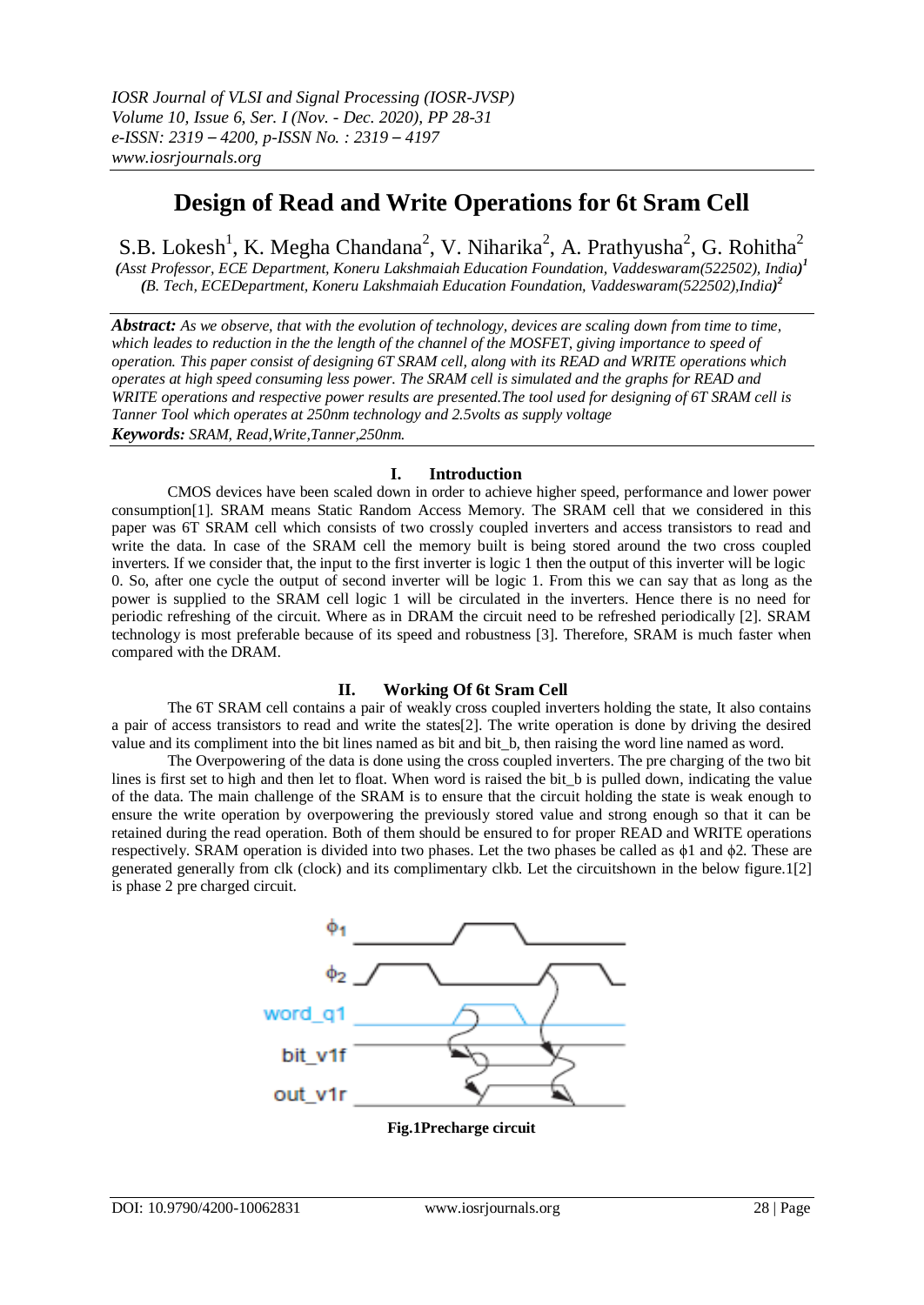In Phase 1, the read and write operations are performed. Here our main concern is phase 1 of the SRAM cell.The detailed structure of 6T SRAM is shown in below figure.2[2]



**Fig.2**Detailed structure of 6TSRAM cell

Access transistors A1 and A2 are connected to bit and bit\_b, so that we can read from the memory or write into the memory. If word line is equal to 1, we can access the access transistors and hence read and write operations can be performed. If word line is equal to 0, the access to the transistors will be off and memory will be in hold state[3]. In stand by mode (or) hold mode (i.e.; wordline=0) the access transistors A1 and A2 are turned off. So as long as SRAM in this mode, the data will remain unchanged [4]. To write into the memory bit and bit b acts as input, to read from the memory bit and bit b acts as output lines.

#### **1.1 Read Operation**

In SRAM, for any operation to be performed, the word line should be high. To perform read operation, initially memory should have some value. Therefore let us consider memory has Q=1 and Q'=0. Raise the word line to high, to perform the read operation. bit and bit\_b acts as output lines, and these bit lines are initially precharged i.e. there will be a node voltage Vdd at bit and bit\_b. As Q and bit are high, there will be no discharge in the circuit. As Q' is 0, there will be a voltage difference between the Q' and the node voltage at bit  $\bar{b}$ , hence bit b voltage decreases. Therefore there will be discharge in the circuit and current flows. Bit and bit b are connected to the sense amplifier, this sense amplifier acts as a comparator, so When bit' is low the output will be 1. Hence input Q=1 and we got the output as 1, read operation verified. In the same way consider Q=0 and Q'=1 in the memory. There will be a discharge in the circuit at Q and bit, since there is voltage difference. The transistors must have ratio such that Q lies below the threshold region of P2/D2. This is called read constraint. As bit voltage decreases the output will be 0.when input  $Q=0$ , the output we get is 0. Therefore in both the cases read operation is verified. Output waveforms for READ operations is shown in the below figure**.**3



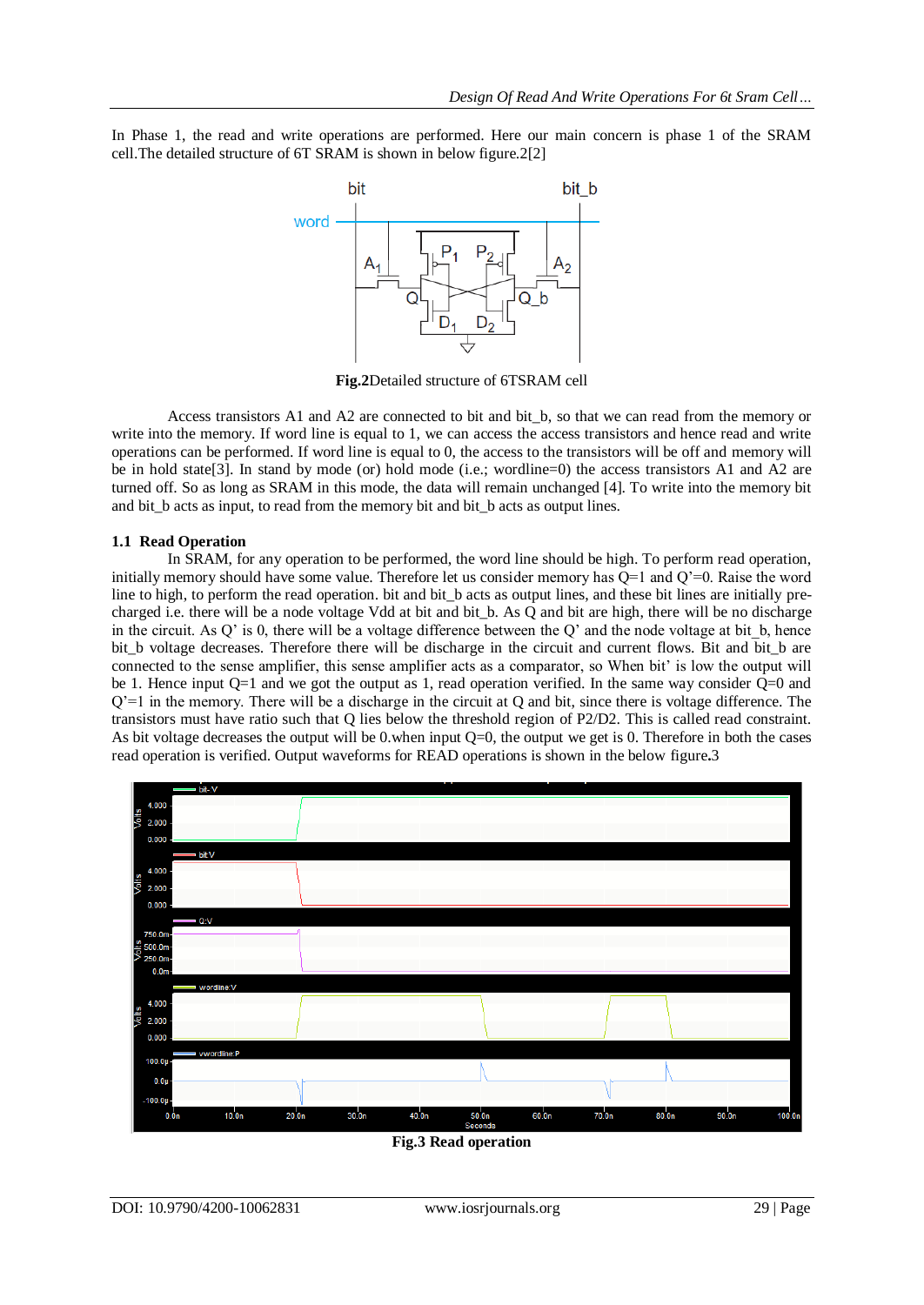# **1.2 Write Operation**

Consider the memory bits consists of  $Q=0$  and  $Q'=1$ . Initially word line is high and hence write operation can be performed. In the write operation bit and bit' are input lines. As we have control on the bit lines, initially make the bit\_b connected to ground so that we can have the voltage difference between Q' and bit\_b. To write 1 into the SRAM cell, D2 must be stronger than P2,this can be achieved by changing the aspect ratio of the transistors. Hence Q will be 1. Initially  $Q=0$  after the operation  $Q=1$ , hence we write successfully into the memory. Output waveform is shown in Figure.4.



**Fig.4** Writeoperation

# **III. Figures and Tables**

The parameters used in designing the pmos and nmos transistors in 6T SRAM cell are shown in the table1 and respective READ and WRITE operation power values are shown in the table 2.

|              | <b>TABLE-1. Pmos and nmos parameters</b> |                              |      |     |                |                 |      |                |  |
|--------------|------------------------------------------|------------------------------|------|-----|----------------|-----------------|------|----------------|--|
|              |                                          | $Width(\mu m)$               |      |     |                | $Length(\mu m)$ |      |                |  |
| Operation    | P1                                       | P <sub>2</sub>               | D1   | D2  | P <sub>1</sub> | P <sub>2</sub>  | D1   | D <sub>2</sub> |  |
| READ         | 1.50                                     | 1.50                         | 2.0  | 2.0 | 1.25           | 1.25            | 1.25 | 1.25           |  |
| <b>WRITE</b> | 1.50                                     | 1.0                          | 1.50 | 1.0 | 0.25           | 0.25            | 0.25 | 0.25           |  |
|              |                                          | <b>Table-2. Power Values</b> |      |     |                |                 |      |                |  |
| Operation    |                                          | Power                        |      |     |                |                 |      |                |  |
| READ         |                                          | 1.028720e-007 watts          |      |     | 2.51 Sec       |                 |      |                |  |
| WRITE        |                                          | 2.483478e-004 watts          |      |     | 2.15 Sec       |                 |      |                |  |





**Fig.5** Schematicof READ operation